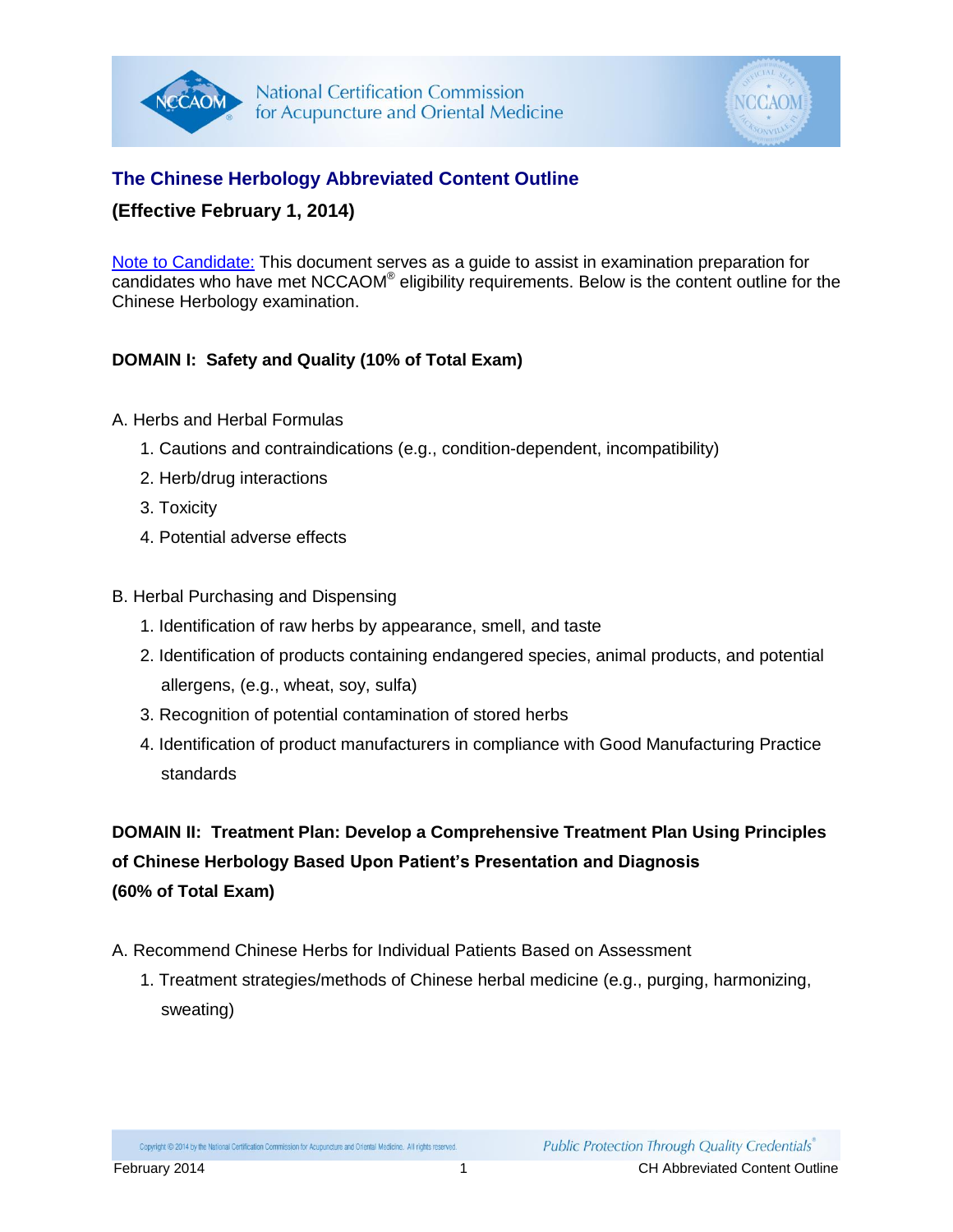



- 2. Individual herbs
	- a.) Functions and indications
	- b.) Combinations of Chinese herbs (Dui Yao)
	- c.) Tastes, properties, direction, and channels entered
- 3. Chinese herbal formulas **(Refer to Appendix of Chinese Herbal Formulas)**
	- a.) Functions and indications
	- b.) Ingredients
	- c.) Structure (e.g., chief (Jun); deputy (Chen); guiding herbs)
	- d.) Modifications
- B. Formulate and Administer Herbal Recommendation
	- 1. Form of administration (e.g., decoction, granules, topical)
	- 2. Preparation of herbs and herbal formulas
	- 3. Dosage of herbs and formulas
- C. Chinese Dietary Therapy

# **DOMAIN III: Patient Management: Patient Education and Treatment Evaluation (30% of Total Exam)**

- A. Patient Education
- B. Treatment Evaluation and Modification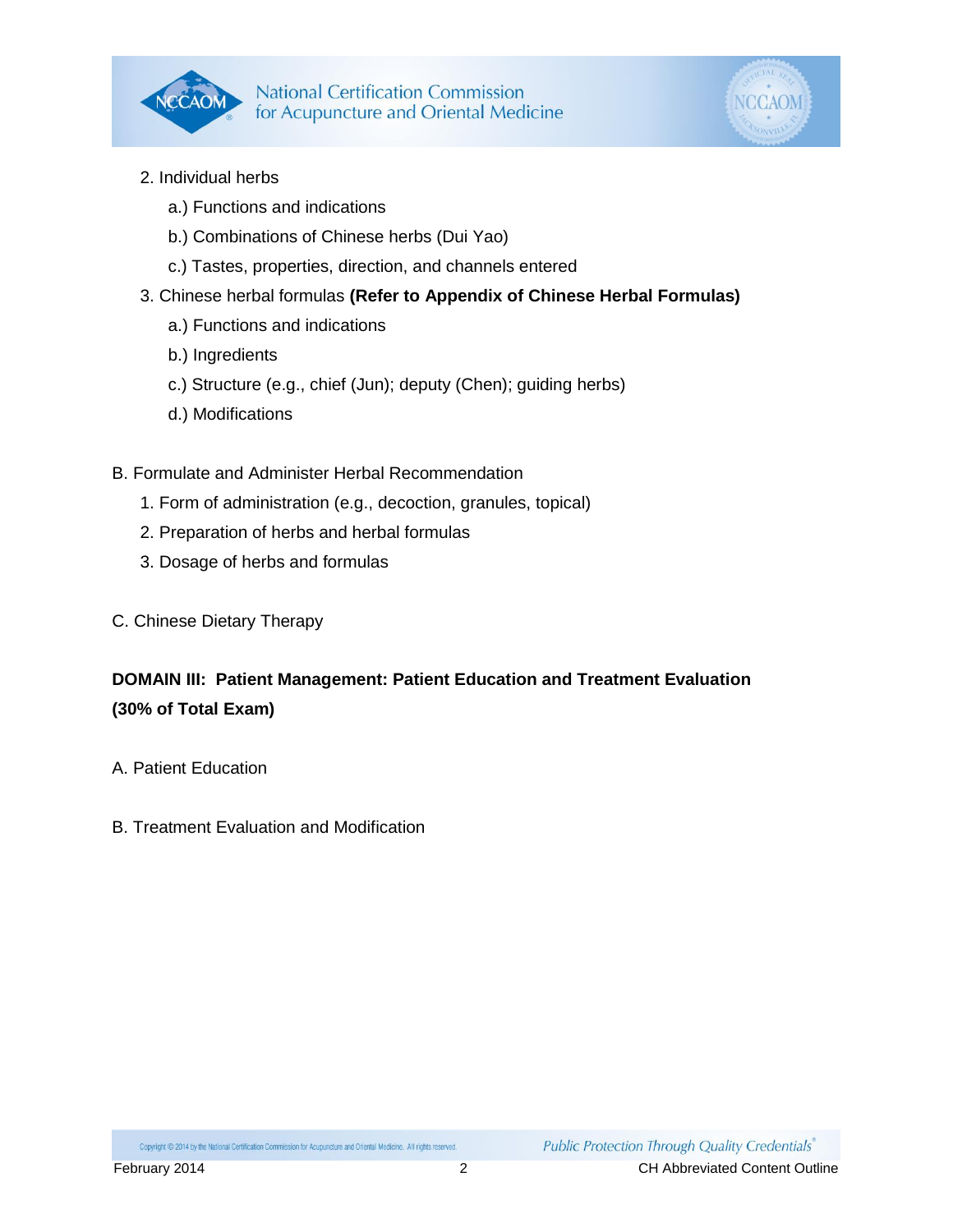



# **Appendix of Formulas: Reference of Common Chinese Herbal Formulas**

*(Please Note: Additional formulas not listed in the Appendix may appear on the exam as distractors to the correct answer.)*

- Ba Zhen Tang (Eight-Treasure Decoction)
- Ba Zheng San (Eight-Herb Powder for Rectification)
- Bai He Gu Jin Tang (Lily Bulb Decoction to Preserve the Metal)
- Bai Hu Tang (White Tiger Decoction)
- Bai Tou Weng Tang (Pulsatilla Decoction)
- Ban Xia Bai Zhu Tian Ma Tang (Pinellia, Atractylodis Macrocephalae, and Gastrodia Decoction)
- Ban Xia Hou Po Tang (Pinellia and Magnolia Bark Decoction)
- Ban Xia Xie Xin Tang (Pinellia Decoction to Drain the Epigastrium)
- Bao He Wan (Preserve Harmony Pill)
- Bei Mu Gua Lou San (Fritillaria and Trichosanthes Fruit Powder)
- Bei Xie Fen Qing Yin (Dioscorea Hypoglauca Decoction to Separate the Clear)
- Bu Yang Huan Wu Tang (Tonify the Yang to Restore Five (Tenths) Decoction)
- Bu Zhong Yi Qi Tang (Tonify the Middle and Augment the Qi Decoction)
- Cang Er Zi San (Xanthium Powder)
- Chai Ge Jie Ji Tang (Bupleurum and Kudzu Decoction)
- Chai Hu Shu Gan San (Bupleurum Powder to Spread the Liver)
- Chuan Xiong Cha Tiao San (Ligusticum Chuanxiong Powder to be Taken with Green Tea)
- Da Bu Yin Wan (Great Tonify the Yin Pill)
- Da Chai Hu Tang (Major Bupleurum Decoction)
- Da Cheng Qi Tang (Major Order the Qi Decoction)
- Da Jian Zhong Tang (Major Construct the Middle Decoction)
- Dan Shen Yin (Salvia Drink)
- Dang Gui Bu Xue Tang (Tangkuei Decoction to Tonify the Blood)
- Dang Gui Liu Huang Tang (Tangkuei and Six-Yellow Decoction)
- Dao Chi San (Guide Out the Red Powder)
- Ding Chuan Tang (Arrest Wheezing Decoction)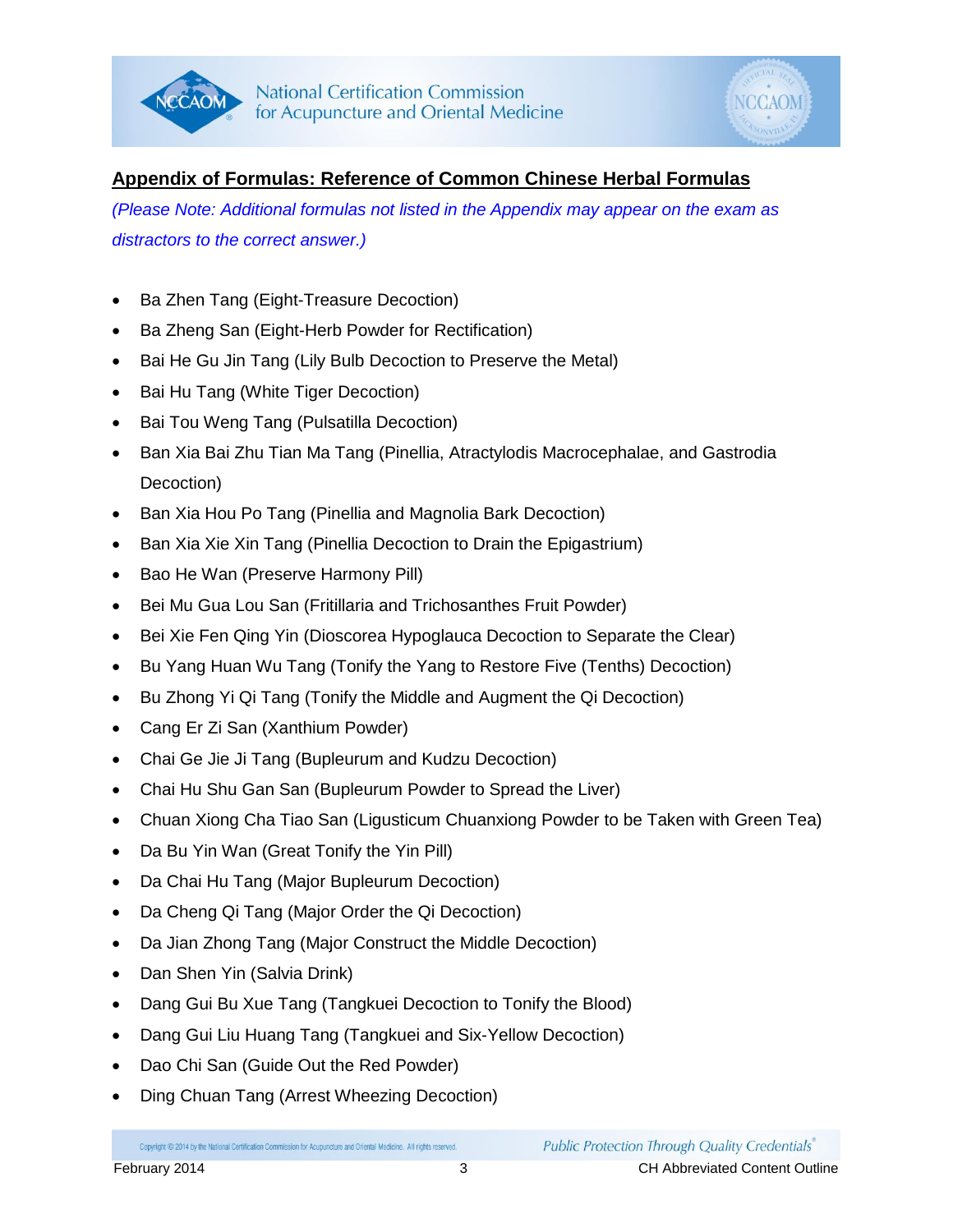



- Ding Xiang Shi Di Tang (Clove and Persimmon Calyx Decoction)
- Du Huo Ji Sheng Tang (Angelica Pubescens and Sangjisheng Decoction)
- Du Qi Wan (Capital Qi Pill)
- Er Chen Tang (Two-Cured Decoction)
- Er Miao San (Two-Marvel Powder)
- Er Xian Tang (Two-Immortal Decoction)
- Er Zhi Wan (Two-Ultimate Pill)
- Fu Yuan Huo Xue Tang (Revive Health by Invigorating the Blood Decoction)
- Gan Cao Xie Xin Tang (Licorice Decoction to Drain the Epigastrium)
- Gan Mai Da Zao Tang (Licorice, Wheat, and Jujube Decoction)
- Ge Gen Huang Lian Huang Qin Tang (Kudzu, Coptis, and Scutellaria Decoction)
- Ge Gen Tang (Kudzu Decoction)
- Ge Xia Zhu Yu Tang (Drive Out Blood Stasis Below the Diaphragm Decoction)
- Gu Jing Wan (Stabilize the Menses Pill)
- Gui Pi Tang (Restore the Spleen Decoction)
- Gui Zhi Fu Ling Wan (Cinnamon Twig and Poria Pill)
- Gui Zhi Shao Yao Zhi Mu Tang (Cinnamon Twig, Peony, and Anemarrhena Decoction)
- Gui Zhi Tang (Cinnamon Twig Decoction)
- Huai Hua San (Sophora Japonica Flower Powder)
- Huang Lian E Jiao Tang (Coptis and Ass-Hide Gelatin Decoction)
- Huang Lian Jie Du Tang (Coptis Decoction to Relieve Toxicity)
- Huo Xiang Zheng Qi San (Agastache Powder to Rectify the Qi)
- Ji Chuan Jian (Benefit the River (Flow) Decoction)
- Jia Jian Wei Rui Tang (Modified Solomon's Seal Decoction)
- Jiao Ai Tang (Ass-Hide Gelatin and Mugwort Decoction)
- Jin Gui Shen Qi Wan (Kidney Qi Pill from the Golden Cabinet)
- Jin Ling Zi San (Melia Toosendan Powder)
- Jin Suo Gu Jing Wan (Metal Lock Pill to Stabilize the Essence)
- Ju Pi Zhu Ru Tang (Tangerine Peel and Bamboo Shavings Decoction)
- Juan Bi Tang (Remove Painful Obstructions from *Awakening of the Mind in Medical Studies*)
- Li Zhong Wan (Regulate the Middle Pill)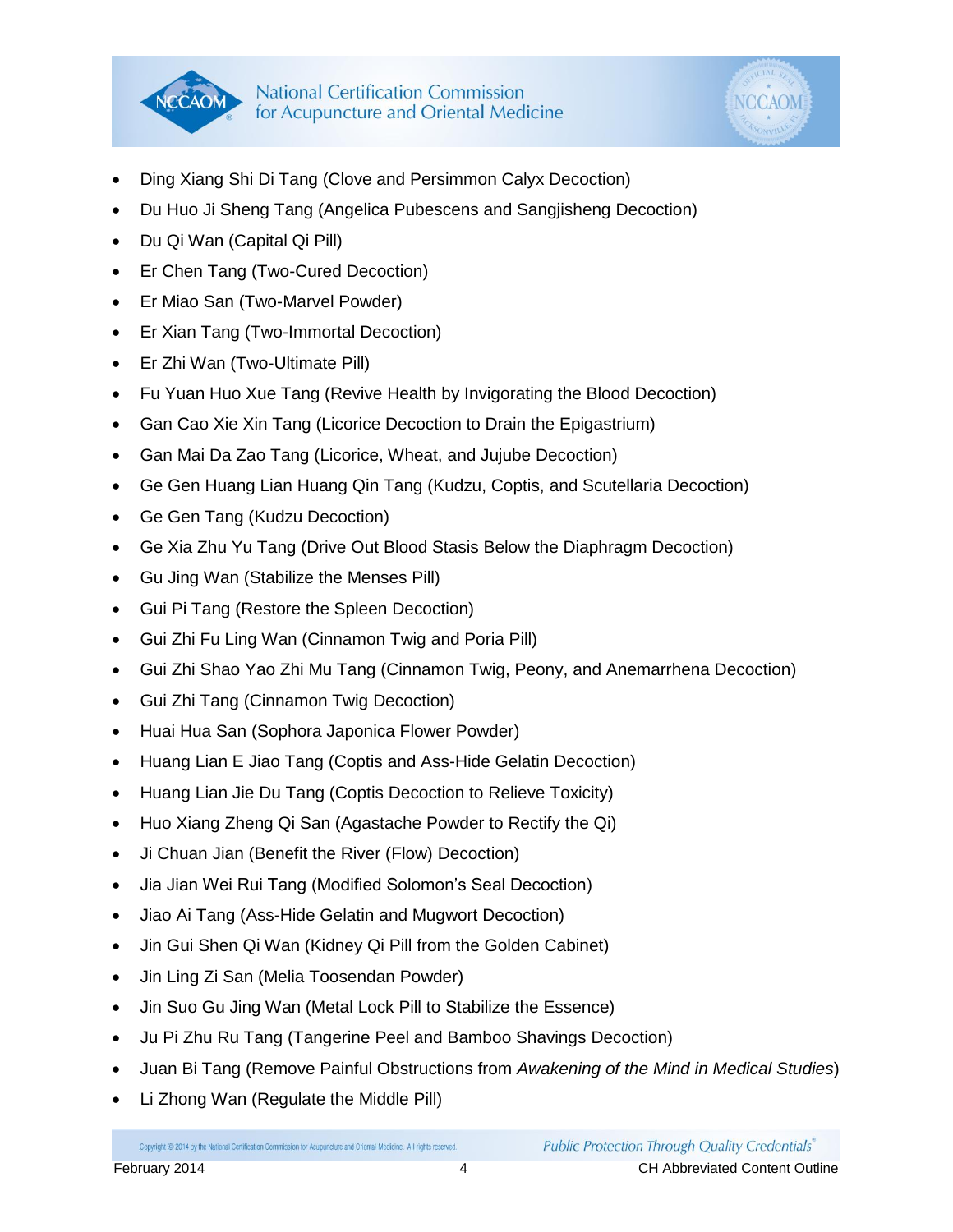



- Liang Fu Wan (Galangal and Cyperus Pill)
- Liang Ge San (Cool the Diaphragm Powder)
- Ling Gui Zhu Gan Tang (Poria, Cinnamon Twig, Atractylodis Macrocephalae and Licorice Decoction)
- Ling Jiao Gou Teng Tang (Antelope Horn and Uncaria Decoction)
- Liu Wei Di Huang Wan (Six-Ingredient Pill with Rehmannia)
- Liu Yi San (Six-to-One Powder)
- Long Dan Xie Gan Tang (Gentiana Longdancao Decoction to Drain the Liver)
- Ma Huang Tang (Ephedra Decoction)
- Ma Xing Shi Gan Tang (Ephedra, Apricot Kernel, Gypsum and Licorice Decoction)
- Ma Zi Ren Wan (Hemp Seed Pill)
- Mai Men Dong Tang (Ophiopogonis Decoction)
- Mu Li San (Oyster Shell Powder)
- Nuan Gan Jian (Warm the Liver Decoction)
- Ping Wei San (Calm the Stomach Powder)
- Pu Ji Xiao Du Yin (Universal Benefit Decoction to Eliminate Toxin)
- Qi Ju Di Huang Wan (Lycium Fruit, Chrysanthemum and Rehmannia Pill)
- Qiang Huo Sheng Shi Tang (Notopterygium Decoction to Overcome Dampness)
- Qing Wei San (Clear the Stomach Powder)
- Qing Gu San (Cool the Bones Powder)
- Qing Hao Bie Jia Tang (Artemisia Annua and Soft-Shelled Turtle Shell Decoction)
- Qing Qi Hua Tan Wan (Clear the Qi and Transform Phlegm Pill)
- Qing Wen Bai Du San (Clear Epidemics and Overcome Toxicity Decoction)
- Qing Ying Tang (Clear the Nutritive Level Decoction)
- Qing Zao Jiu Fei Tang (Eliminate Dryness and Rescue the Lungs Decoction)
- Ren Shen Bai Du San (Ginseng Powder to Overcome Pathogenic Influences)
- Run Chang Wan (Moisten the Intestines Pill from *Master Shen's Book*)
- San Zi Yang Qin Tang (Three-Seed Decoction to Nourish One's Parents)
- Sang Ju Yin (Mulberry Leaf and Chrysanthemum Decoction)
- Sang Piao Xiao San (Mantis Egg-Case Powder)
- Sang Xing Tang (Mulberry Leaf and Apricot Kernel Decoction)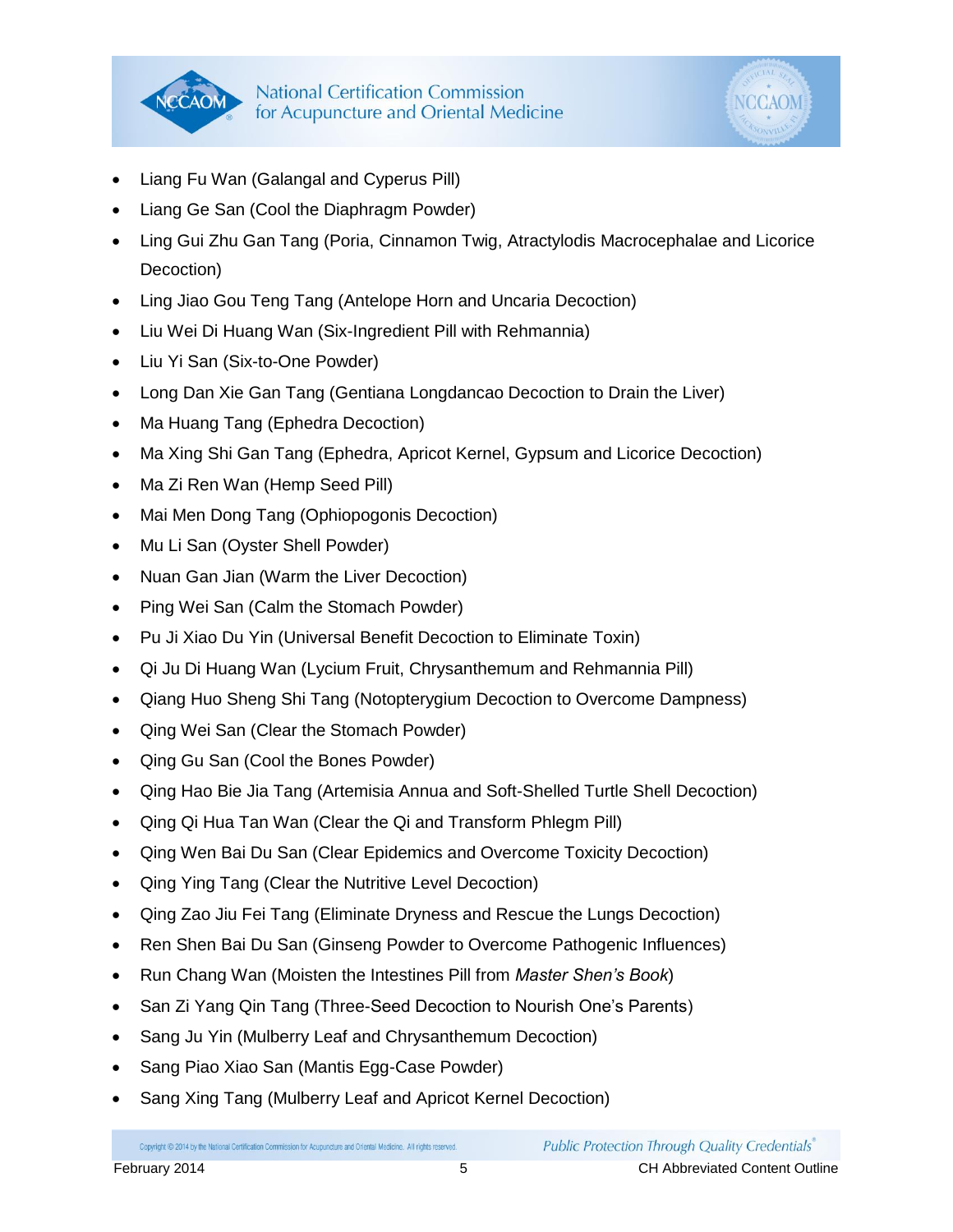



- Shao Fu Zhu Yu Tang (Drive-Out Blood Stasis in the Lower Abdomen Decoction)
- Shao Yao Gan Cao Tang (Peony and Licorice Decoction)
- Shao Yao Tang (Peony Decoction)
- Shen Ling Bai Zhu San (Ginseng, Poria and Atractylodes Macrocephala Powder)
- Shen Tong Zhu Yu Tang (Drive Out Blood Stasis from a Painful Body Decoction)
- Sheng Hua Tang (Generation and Transformation Decoction)
- Sheng Jiang Xie Xin Tang (Fresh Ginger Decoction to Drain the Epigastrium)
- Sheng Ma Ge Gen Tang (Cimicifuga and Kudzu Decoction)
- Sheng Mai San (Generate the Pulse Powder)
- Shi Hui San (Ten Partially-Charred Substance Powder)
- Shi Pi Yin (Bolster the Spleen Decoction)
- Shi Quan Da Bu Tang (All Inclusive Great Tonifying Decoction)
- Shi Xiao San (Sudden Smile Powder)
- Shou Tai Wan (Fetus Longevity Pill)
- Si Jun Zi Tang (Four-Gentlemen Decoction)
- Si Ni San (Frigid Extremities Powder)
- Si Ni Tang (Frigid Extremities Decoction)
- Si Shen Wan (Four-Miracle Pill)
- Si Wu Tang (Four-Substance Decoction)
- Su Zi Jiang Qi Tang (Perilla Fruit Decoction for Directing Qi Downward)
- Suan Zao Ren Tang (Sour Jujube Decoction)
- Tai Shan Pan Shi San (Powder that Gives the Stability of Mount Tai)
- Tao He Cheng Qi Tang (Peach Pit Decoction to Order the Qi)
- Tian Ma Gou Teng Yin (Gastrodia and Uncaria Decoction)
- Tian Tai Wu Yao San (Top-quality Lindera Powder)
- Tian Wang Bu Xin Dan (Emperor of Heaven's Special Pill to Tonify the Heart)
- Tiao Wei Cheng Qi Tang (Regulate the Stomach and Order the Qi Decoction)
- Tong Xie Yao Fang (Important Formula for Painful Diarrhea)
- Wan Dai Tang (End Discharge Decoction)
- Wei Jing Tang (Reed Decoction)
- Wen Dan Tang (Warm the Gallbladder Decoction)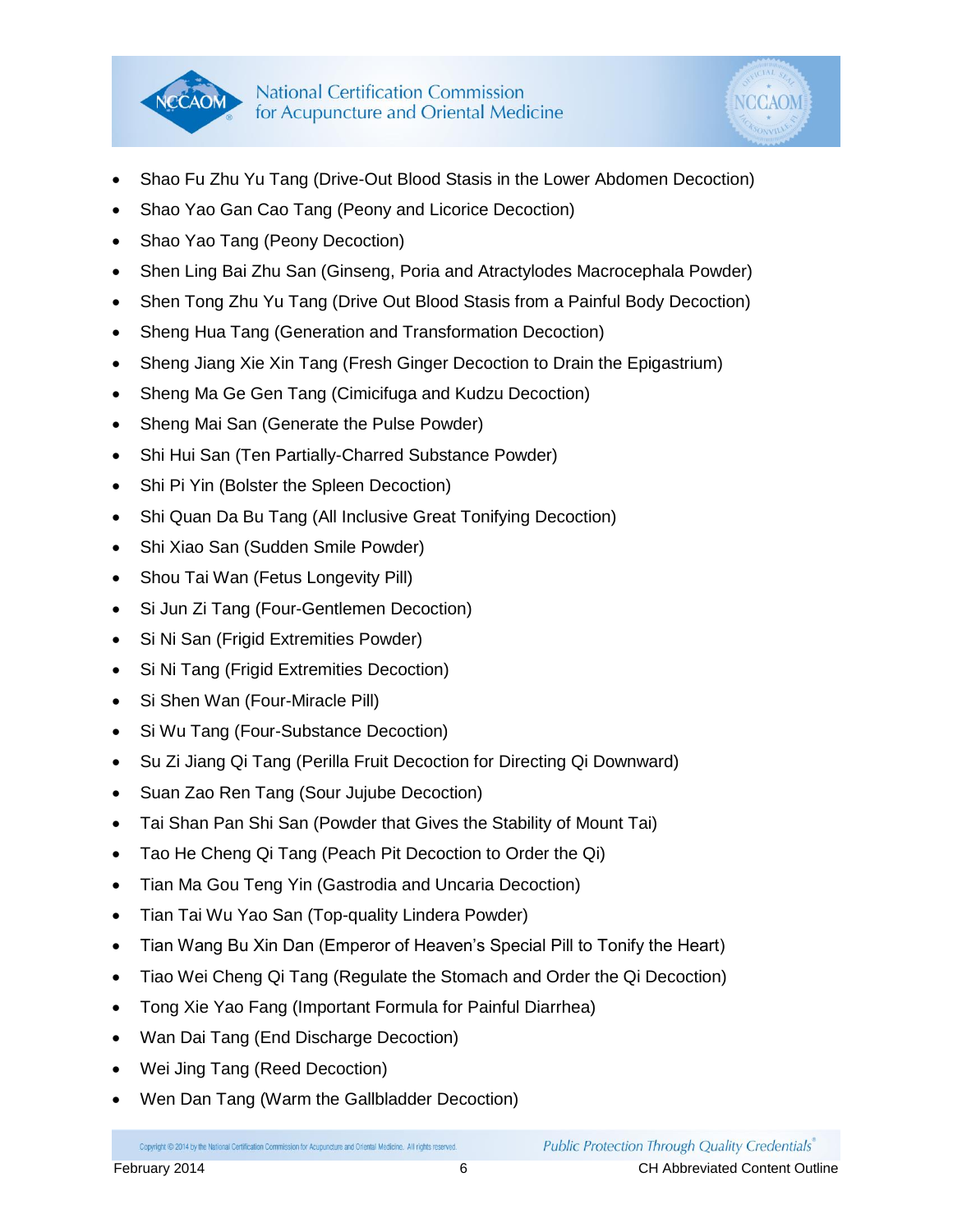



- Wen Jing Tang (Warm the Menses Decoction)
- Wu Ling San (Five-Ingredient Powder with Poria)
- Wu Pi San (Five-Peel Powder)
- Wu Wei Xiao Du Yin (Five-Ingredient Decoction to Eliminate Toxin)
- Wu Zhu Yu Tang (Evodia Decoction)
- Xi Jiao Di Huang Tang (Rhinoceros Horn and Rehmannia Decoction)
- Xiang Ru San (Elsholtzia Powder)
- Xiang Su San (Cyperus and Perilla Leaf Powder)
- Xiao Chai Hu Tang (Minor Bupleurum Decoction)
- Xiao Cheng Qi Tang (Minor Order the Qi Decoction)
- Xiao Feng San (Eliminate Wind Powder from Orthodox Lineage)
- Xiao Huo Lou Dan (Minor Invigorate the Collaterals Special Pill)
- Xiao Ji Yin Zi (Cephalanoplos Decoction)
- Xiao Jian Zhong Tang (Minor Construct the Middle Decoction)
- Xiao Qing Long Tang (Minor Blue-Green Dragon Decoction)
- Xiao Yao San (Rambling Powder)
- Xie Bai San (Drain the White Powder)
- Xie Huang San (Drain the Yellow Powder)
- Xie Xin Tang (Drain the Epigastrium Decoction)
- Xing Su San (Apricot Kernel and Perilla Leaf Powder)
- Xuan Fu Dai Zhe Tang (Inula and Hematite Decoction)
- Xue Fu Zhu Yu Tang (Drive Out Stasis in the Mansion of Blood Decoction)
- Yang He Tang (Yang-Heartening Decoction)
- Yi Guan Jian (Linking Decoction)
- Yin Chen Hao Tang (Artemisia Yinchenhao Decoction)
- Yin Qiao San (Honeysuckle and Forsythia Powder)
- You Gui Wan (Restore the Right (Kidney) Pill)
- You Gui Yin (Restore the Right (Kidney) Decoction)
- Yu Nu Jian (Jade Woman Decoction)
- Yu Ping Feng San (Jade Windscreen Powder)
- Yue Ju Wan (Escape Restraint Pill)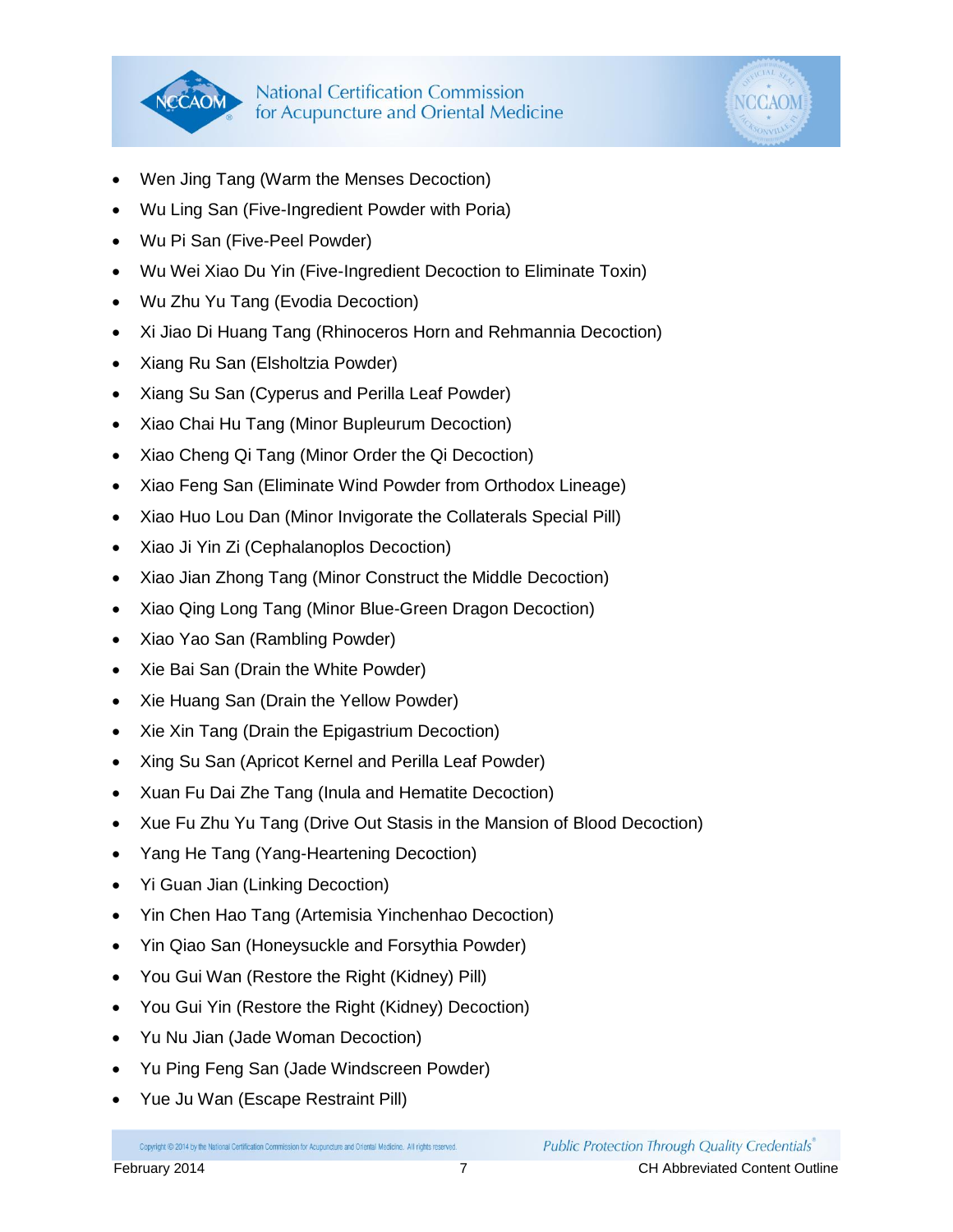



- Zhen Gan Xi Feng Tang (Sedate the Liver and Extinguish Wind Decoction)
- Zhen Ren Yang Zang Tang (True Man's Decoction to Nourish the Organs)
- Zhen Wu Tang (True Warrior Decoction)
- Zhi Bai Di Huang Wan (Anemarrhena, Phellodendron and Rehmannia Pill)
- Zhi Gan Cao Tang (Honey-Fried Licorice Decoction)
- Zhi Sou San (Stop Coughing Powder)
- Zhu Ling Tang (Polyporus Decoction)
- Zhu Ye Shi Gao Tang (Lophatherus and Gypsum Decoction)
- Zuo Gui Wan (Restore the Left (Kidney) Pill)
- Zuo Gui Yin (Restore the Left (Kidney) Decoction)
- Zuo Jin Wan (Left Metal Pill)